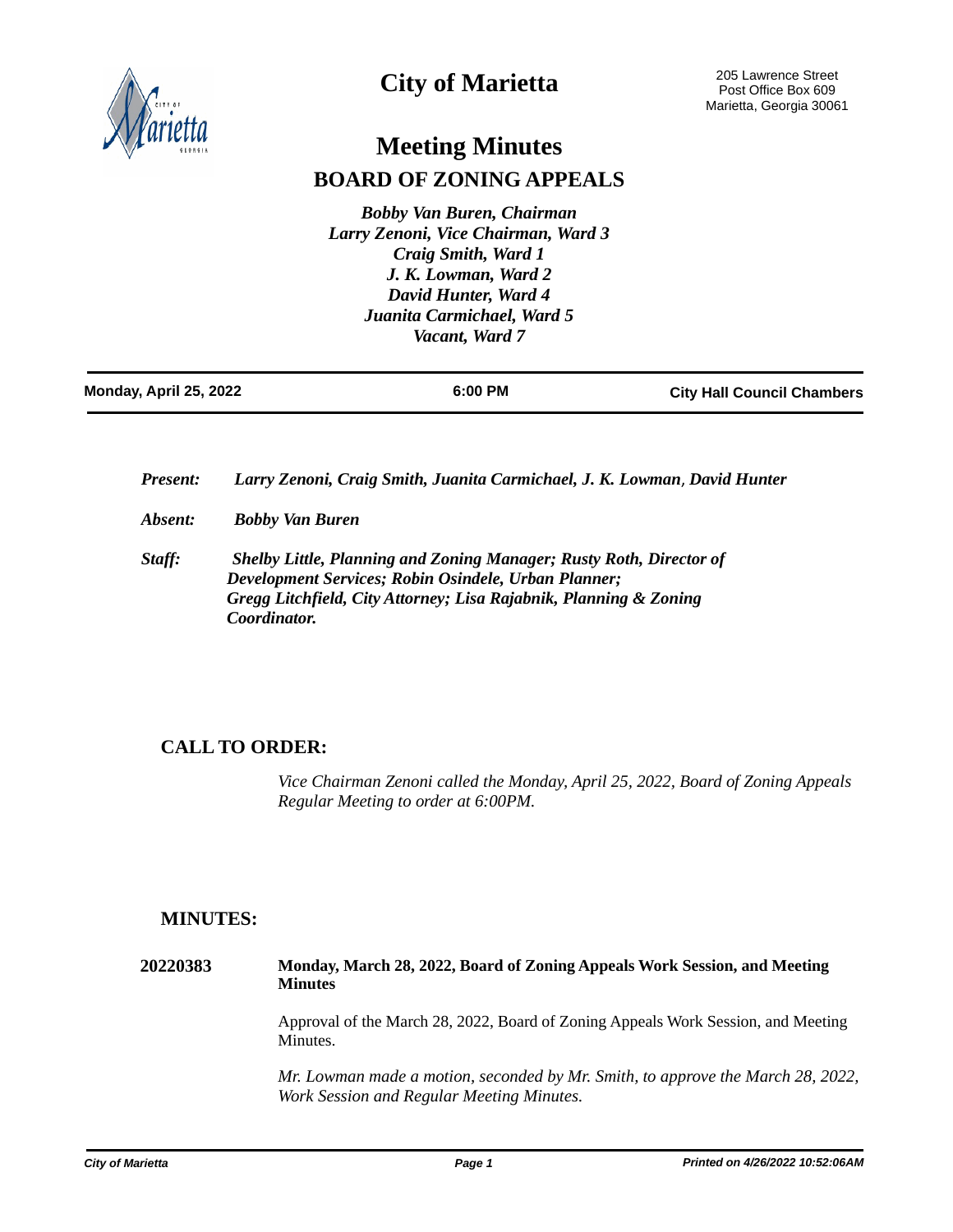**A motion was made by Lowman, seconded by Board member Smith, that this matter be Approved and Finalized. The motion carried by the following vote:**

**Absent:** 1

**Vote For:** 5

## **VARIANCES:**

### **20220287 V2022-11 [VARIANCE] MONICA FAMBROUGH & TRAVIS NICHOLS**

**V2022-11 [VARIANCE] MONICA FAMBROUGH & TRAVIS NICHOLS** are requesting variances for property zoned R-2 (Single Family Residential - 2 units/acre), located in Land Lot 1229, District 16, Parcel 0130, 2nd Section, Marietta, Cobb County, Georgia, and being known as 96 Northcutt Street. Variance to reduce the required lot size for a property containing an accessory dwelling unit from 20,000 sq. ft. to 14,250 sq. ft.; variance to reduce the side yard setback for an accessory dwelling unit from 10' to 4.'Ward 3A.

*Ms. Little presented case V2022-11 and a public hearing was held.*

*Mr. Zachary Rogers (C2 Construction) presented the request.*

*Vice Chairman Zenoni asked for any opposition comments and with none the public hearing was closed.* 

*Mr. Zenoni asked Mr. Rogers if he is aware of the City's requirement that a fire sprinkler system be included in the proposed plans. Mr. Rogers acknowledged.* 

*A motion was made by Mr. Zenoni, seconded by Ms. Carmichael, to approve the requested variances on the basis that approval would not be detrimental or injurious to property or improvements in the vicinity of the development site, or to the public health, safety, or general welfare. The Motion carried 5-0-0.* 

**A motion was made by Board member Zenoni, seconded by Board member Carmichael, that this matter be Approved and Finalized. The motion carried by the following vote:**

**Absent:** 1

**Vote For:** 5

**20220324 V2022-12 [VARIANCE] JOHN & JENNIFER FITZGERALD**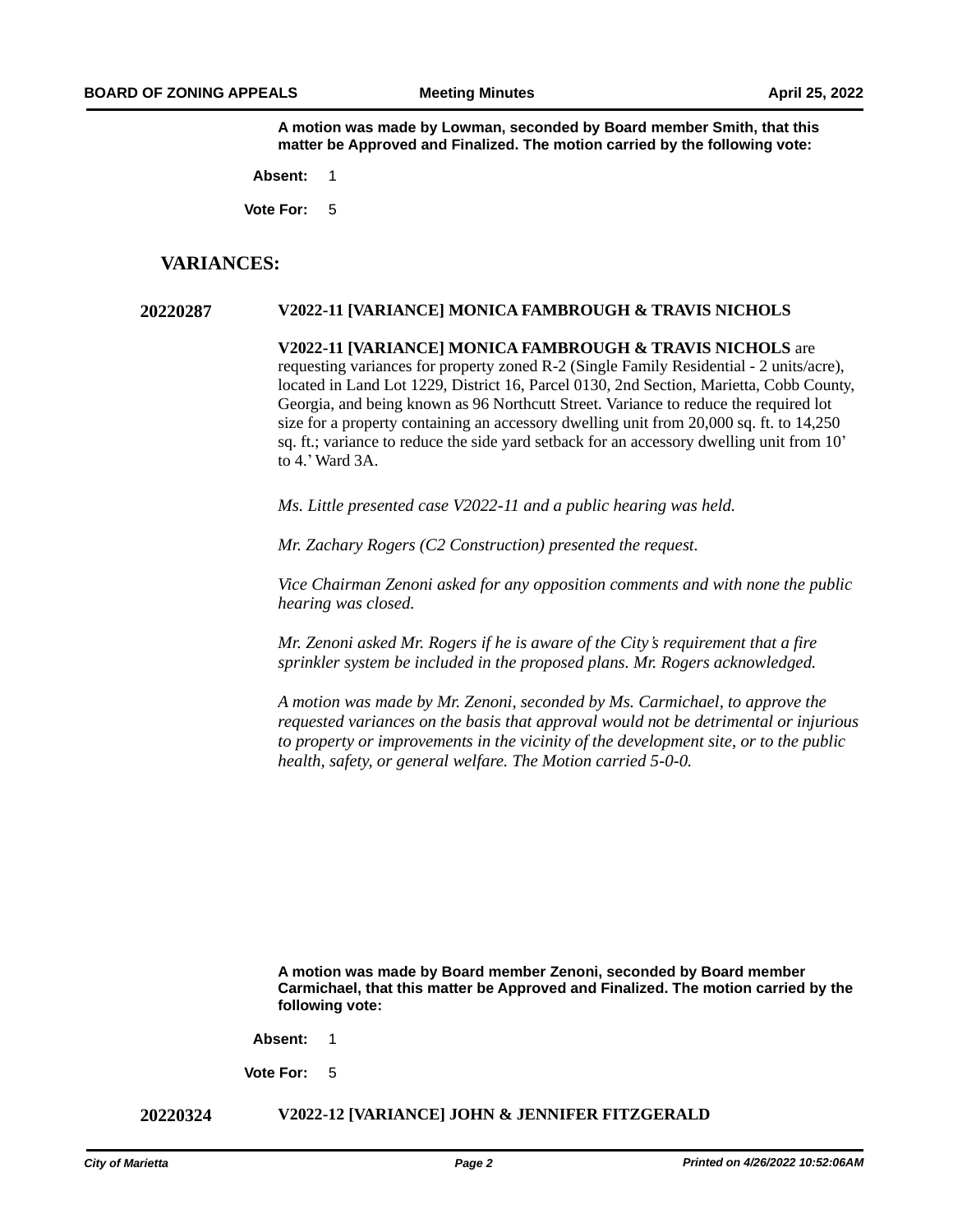**V2022-12 [VARIANCE] JOHN & JENNIFER FITZGERALD** request variances for property zoned R-4 (Single Family Residential - 4 units/acre), located in Land Lot 1157, District 16, Parcel 0840, 2nd Section, Marietta, Cobb County, Georgia, and being known as 283 Camp Street. Variance to allow a recreational vehicle to be parked in front of the principal structure; variance to allow gravel as an acceptable parking and driving surface. Ward 4A.

*Ms. Little presented case V2022-12 and a public hearing was held.* 

*Mr. Richard Hamilton (representative) presented the request.* 

*Mr. Hamilton explained that since filing the variance request, the owners of the property were no longer seeking a variance to store the recreational vehicle permanently on site. Instead, the applicant wished for an allowance of 48 hours, on occurrence, at which time the vehicle would be parked at the location for the purpose of loading and unloading only.* 

*Mr. Zenoni asked for opposition and with none the public hearing was closed.*

*The Board asked questions regarding the gravel. Suggestions were exchanged between the board and Mr. Hamilton as to possible alternatives to the gravel presently in place. Ms. Fitzgerald asked if the Board would consider allowing Slate as was originally in place instead of the gravel. The Board agreed that they would accept that solution.* 

*Mr. Hunter suggested the board consider a vote replacing the original variance requests with two alternatives as follows:*

- *1. Variance to allow Slate as an acceptable parking and driving surface;*
- *2. Variance to allow a recreational vehicle to be parked at the front of the principal structure for the purpose of loading and unloading for periods no longer than 48 hours at a time.*

*Ms. Fitzgerald agreed with Mr. Hunter's suggestion.* 

*A motion was made by Mr. Hunter, seconded by Ms. Carmichael, to approve two (2) variances as stipulated on the basis that approval would not be detrimental or injurious to property or improvements in the vicinity of the development site, or to the public health, safety, or general welfare. The motion carried 5-0-0.* 

#### **Approved as Stipulated**

**Absent:** 1

**Vote For:** 5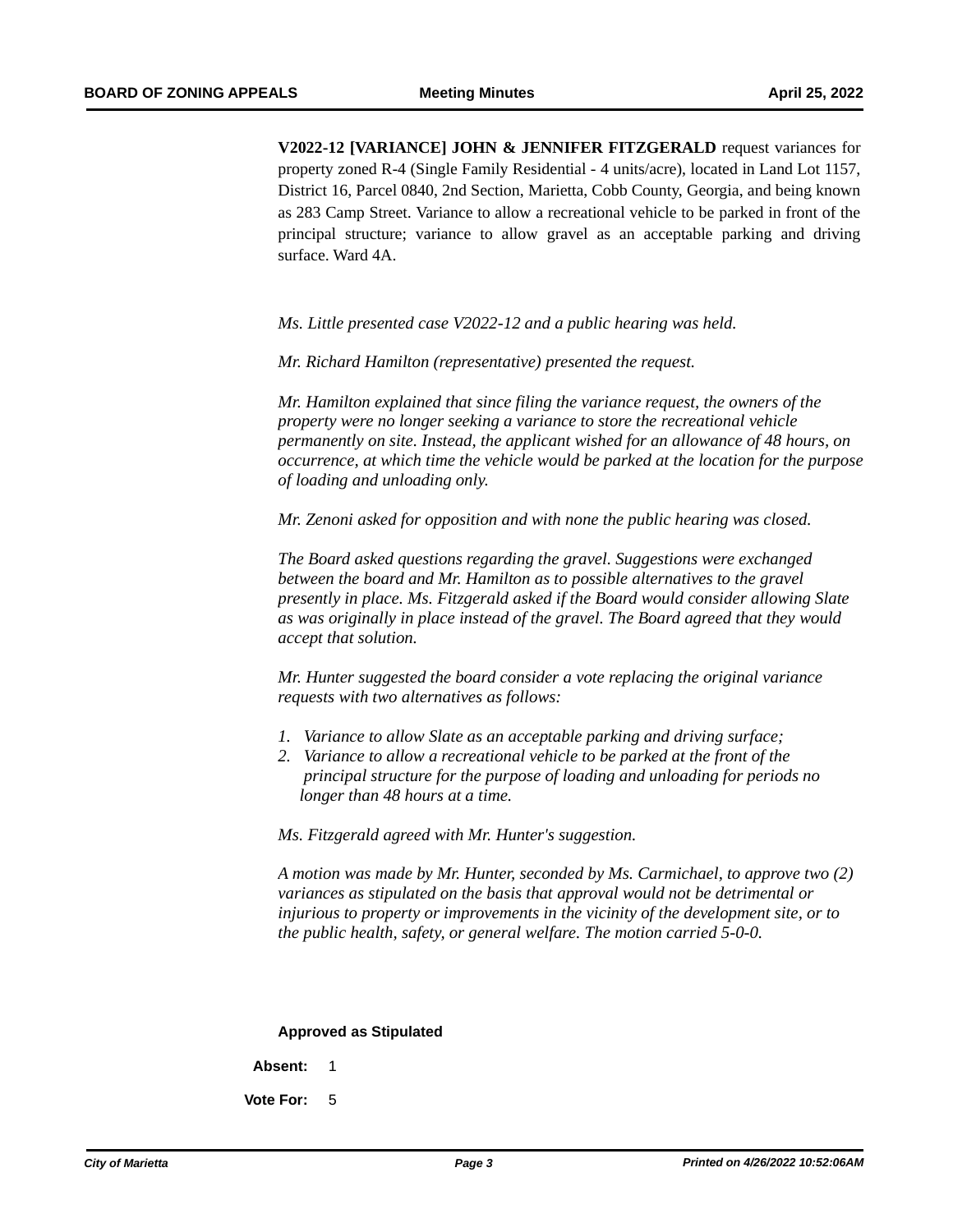## **OTHER BUSINESS:**

### **20220318 Board of Zoning Appeals - Election of Chairman**

Election of Chairman to serve for one year to April 2023.

*Vice Chairman Zenoni opened the floor for nominations for the position of Chairman for the term of one year to April 2023.*

*Mr. Lowman nominated Chairman Van Buren for re-election as Chairman. There were no further nominations.* 

*Mr. Lowman made a motion to re-elect Chairman Van Buren. The motion was seconded by Mr. Hunter. The motion carried 5-0-0.* 

#### **Approved and Finalized**

**Absent:** 1

**Vote For:** 5

### **20220319 Board of Zoning Appeals - Election of Vice Chairman**

Election of Vice Chairman to serve for one year to April 2023.

*Vice Chairman Zenoni opened the floor for nominations for the position of Vice Chairman for the term of one year to April 2023.*

*Vice Chairman Zenoni nominated Mr. Craig Smith for election as Vice Chairman. There were no further nominations.* 

*Vice Chairman Zenoni made a motion to elect Mr. Smith. The motion was seconded by Mr. Lowman. The motion carried 5-0-0.* 

**A motion was made by Board member Zenoni, seconded by Lowman, that this matter be Approved and Finalized. The motion carried by the following vote:**

**Absent:** 1

**Vote For:** 5

# **ADJOURNMENT:**